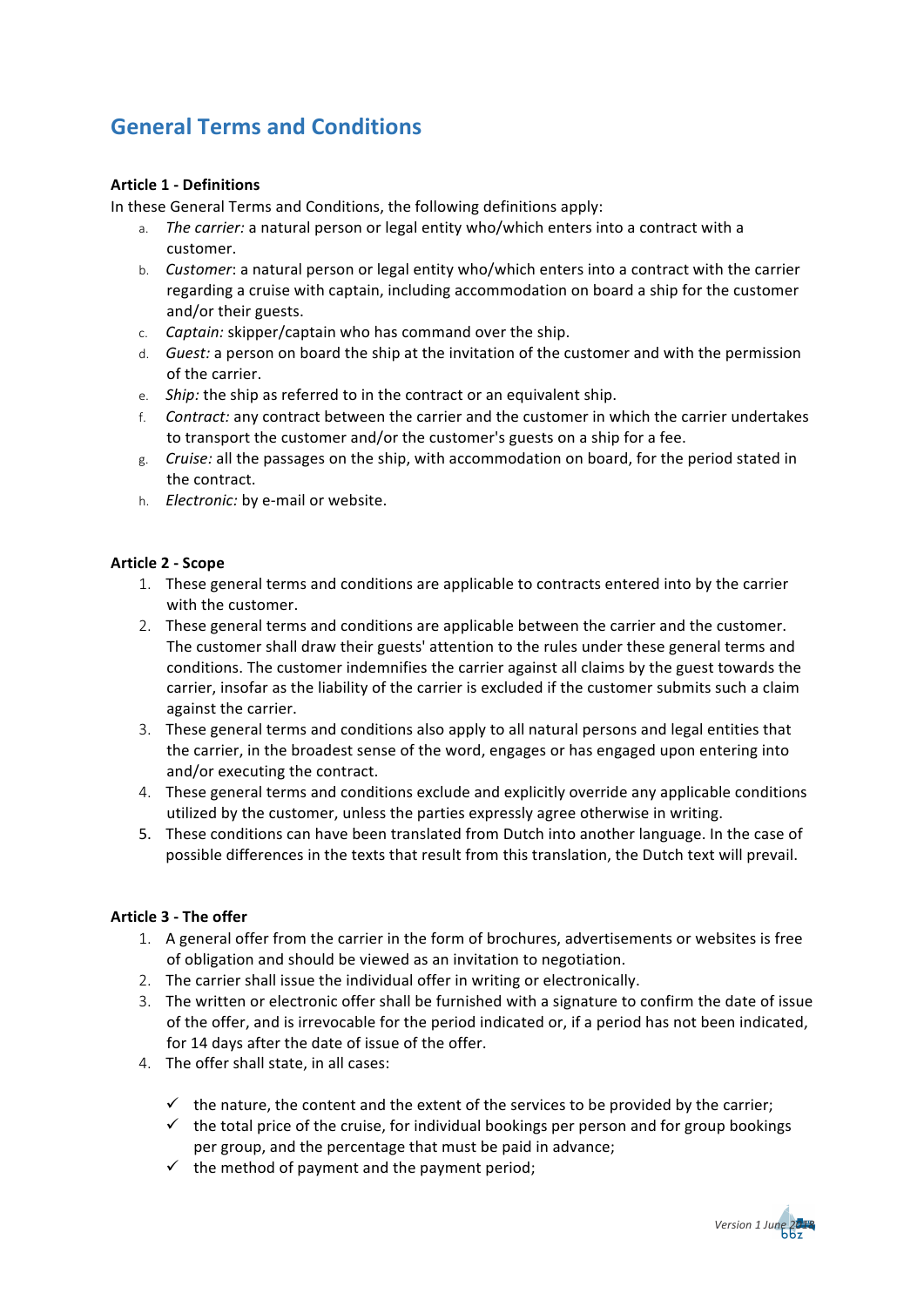- $\checkmark$  the date and time of embarkation and disembarkation;
- $\checkmark$  the maximum number of guests per ship;
- $\checkmark$  for individual bookings, the proviso for cancellation by the carrier (plus the period within which this is possible), if the minimum number of reservations required has not been reached;
- $\checkmark$  a copy of these general terms and conditions, if they have not been issued previously;

#### **Article 4 - Contract**

- 1. The contract is established by acceptance of the offer. If the customer accepts the offer electronically, the carrier shall send confirmation to the customer electronically.
- 2. The contracts must be documented in writing or electronically.
- 3. In the case of a written contract, a copy of the contract shall be issued to the customer.

## **Article 5 - Payment conditions**

1. A guarantee in place: STO Garant In order to meet its statutory obligation to provide a guarantee, [company name] uses STO Garant, a guarantee scheme recognised by the Netherlands Authority for Consumers and Markets (ACM). You can check that this is the case by visiting STO Garant's website and verifying that the organisation is listed as a participant (www.sto-garant.nl/en/ members). You can find all information relating to STO Garant at www.sto-garant.nl/en. Whether STO Garant's guarantee applies to a particular (travel) offer made by [company name] is specified for that offer. The Guarantee Scheme specifies what the guarantee covers and which conditions apply. You can find the Guarantee Scheme on STO Garant's website (www.stogarant.nl/en/downloads).

How it works

If STO Garant's guarantee applies to your booking, you do not pay the booking amount to [company name] but instead into the escrow account belonging to Stichting Derdengelden Certo Escrow, a payment services provider registered with De Nederlandsche Bank (DNB) and the Dutch Authority for the Financial Markets (AFM). This trust account holds your payment in reserve until the trip booked has come to an end. The booking amount is then released to [company name] on the day after your trip ends. If [company name] should become financially insolvent before the end of your trip, STO Garant will implement the guarantee. The Guarantee Scheme details how you can make a claim under the guarantee in such cases.

- 2. Payment for non-package holidays and other travel services: For these services, the customer pays Rederij voor de wind directly.
- 3. Payment must take place within 14 days of receipt of the invoice, or in any case on the start date of the cruise, at the office of the carrier or by transfer to a bank account to be specified by the carrier.
- 4. If the customer does not pay on time, from a legal perspective they shall be in default, without the need for any prior notice of default. Nevertheless, after the payment deadline has passed, the carrier shall send a payment reminder free of charge, in which the carrier draws the customer's attention to their failure to pay and offers them the opportunity to make the payment within 14 days of receipt of the payment reminder, stating the extra-judicial collection costs that will be payable as a result of failure to pay within the aforementioned period.
- 5. After the 14-day period referred to in paragraph 1 has passed, the carrier is authorized, without issuing further notice of default, to proceed to collection of all the amounts owed. If the carrier proceeds to collection, the associated extra-judicial costs shall be charged to the customer, in accordance with standards of reasonableness. The maximum collection costs that the carrier can charge to the customer are stated below.

Percentage of the principal sum that the collection costs compensation may not exceed:

*(subject to statutory modifications)* Over the first € 2,500.00: 15% Minimum € 40.00 Over the next € 2,500.00: 10% Over the next € 5,000.00: 5% Over the next €190,000.00: 1%

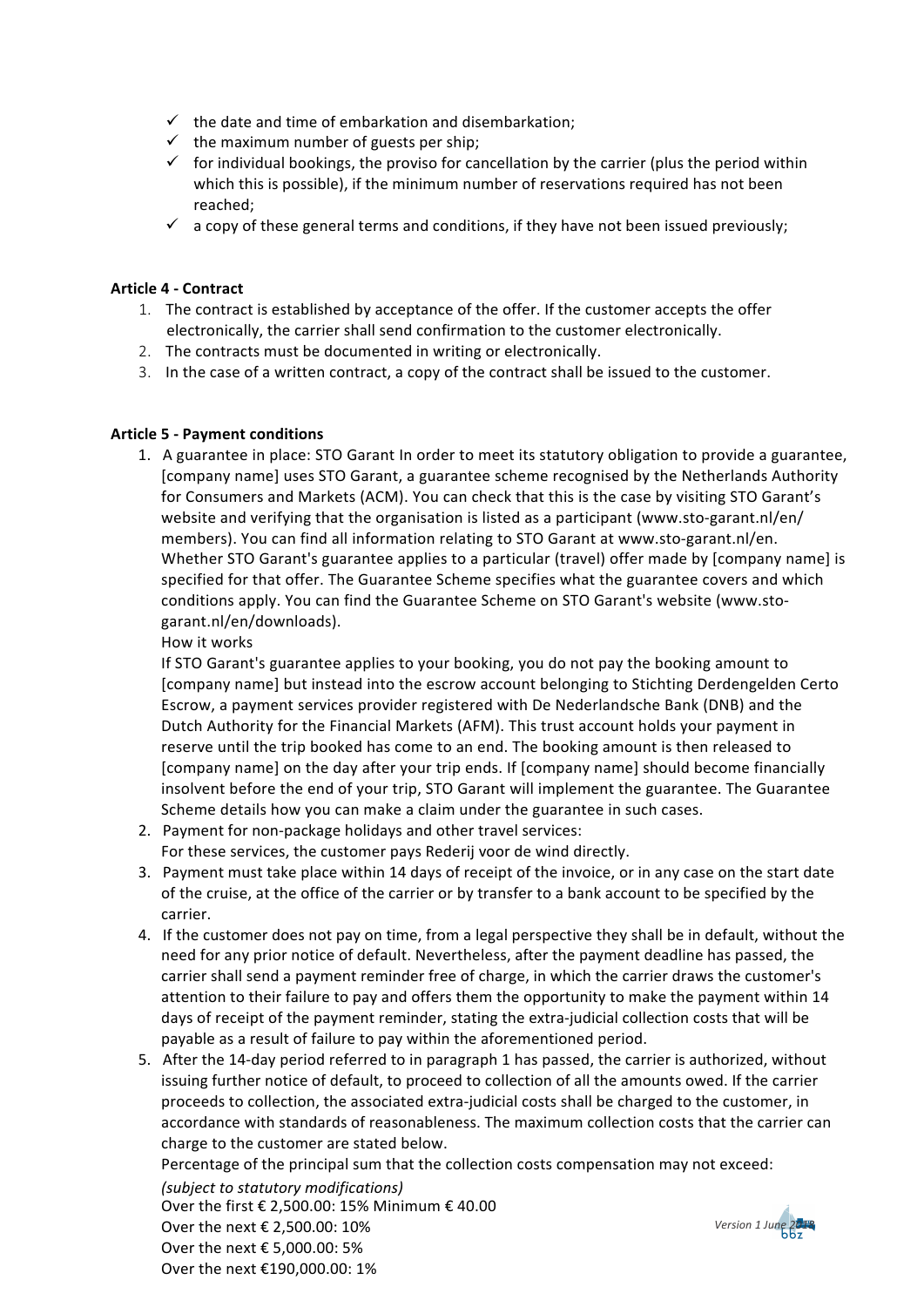#### **Article 6 - Cancellation**

- 1. If the customer wishes to cancel the contract, they must inform the carrier as soon as possible in writing or electronically. The date of receipt by the carrier shall be regarded as the date of cancellation.
- 2 . In the event of cancellation, the customer shall owe to the carrier a fixed compensatory payment, at a percentage of the agreed price, namely: Compensation for the ship:

15% in the case of cancellation up to 6 months before the start of the cruise; 20% in the case of cancellation up to 5 months before the start of the cruise; 30% in the case of cancellation up to 4 months before the start of the cruise; 40% in the case of cancellation up to 3 months before the start of the cruise; 5 0% in the case of cancellation up to 2 months before the start of the cruise; 7 5 % in the case of cancellation up to 1 month before the start of the cruise; 90% in the case of cancellation up to 1 day before the start of the cruise; 100% in the case of cancellation on the start day of the cruise.

- 3. Compensation for catering and other services: 15% in the case of cancellation up to 2 months before the start of the cruise; 25% in the case of cancellation up to 1 month before the start of the cruise; 50% in the case of cancellation up to 2 weeks before the start of the cruise; 75% in the case of cancellation up to 1 week before the start of the cruise; 95% in the case of cancellation up to and including 1 day before the start of the cruise; 100% in the case of cancellation on the start day of the cruise.
- 4. The customer can request the carrier's consent for a third party to take their place, up to 7 days before departure. The person replacing the customer must fulfil all the conditions associated with the contract. The customer and the person replacing them shall be jointly and severally liable for payment of the amount still owed for the cruise, the alteration costs of  $\epsilon$  50.00 and any extra costs.
- 5. The customer who cancels the contract is obliged to pay the cancellation costs in accordance with the paragraphs above, unless the actual damage is demonstrably 15% higher than the fixed amount, in which case the customer shall owe that demonstrably higher amount. This amount may not exceed the maximum price of the contract. Damage is understood to mean losses and lost profits.
- 6. The carrier can cancel the contract if they cannot execute the contract as a result of exceptional and unavoidable circumstances and the carrier informs the customer immediately and before the start of the cruise.
- 7. The carrier can cancel the contract within the period stated in the offer in the event that the number of reservations for the cruise is smaller than the minimum number of participants required, which the customer was made aware of prior to the booking.
- 8. In the cases referred to above in paragraphs 6 and 7, the carrier shall repay to the customer all amounts already paid for the cruise, without being liable to pay damage compensation.

#### **Article 7 - Rights and obligations of the carrier**

- 1. The carrier shall ensure that the ship and the crew comply with the legal regulations and that the ship is equipped with the minimally required proper safety equipment.
- 2. The route of the cruise will be determined by the carrier and/or the captain in consultation with the customer, unless agreed otherwise.
- 3. The carrier and/or the captain is authorized to modify the cruise at all times for (anticipated) nautical and/or meteorological reasons. This includes changing the location of departure

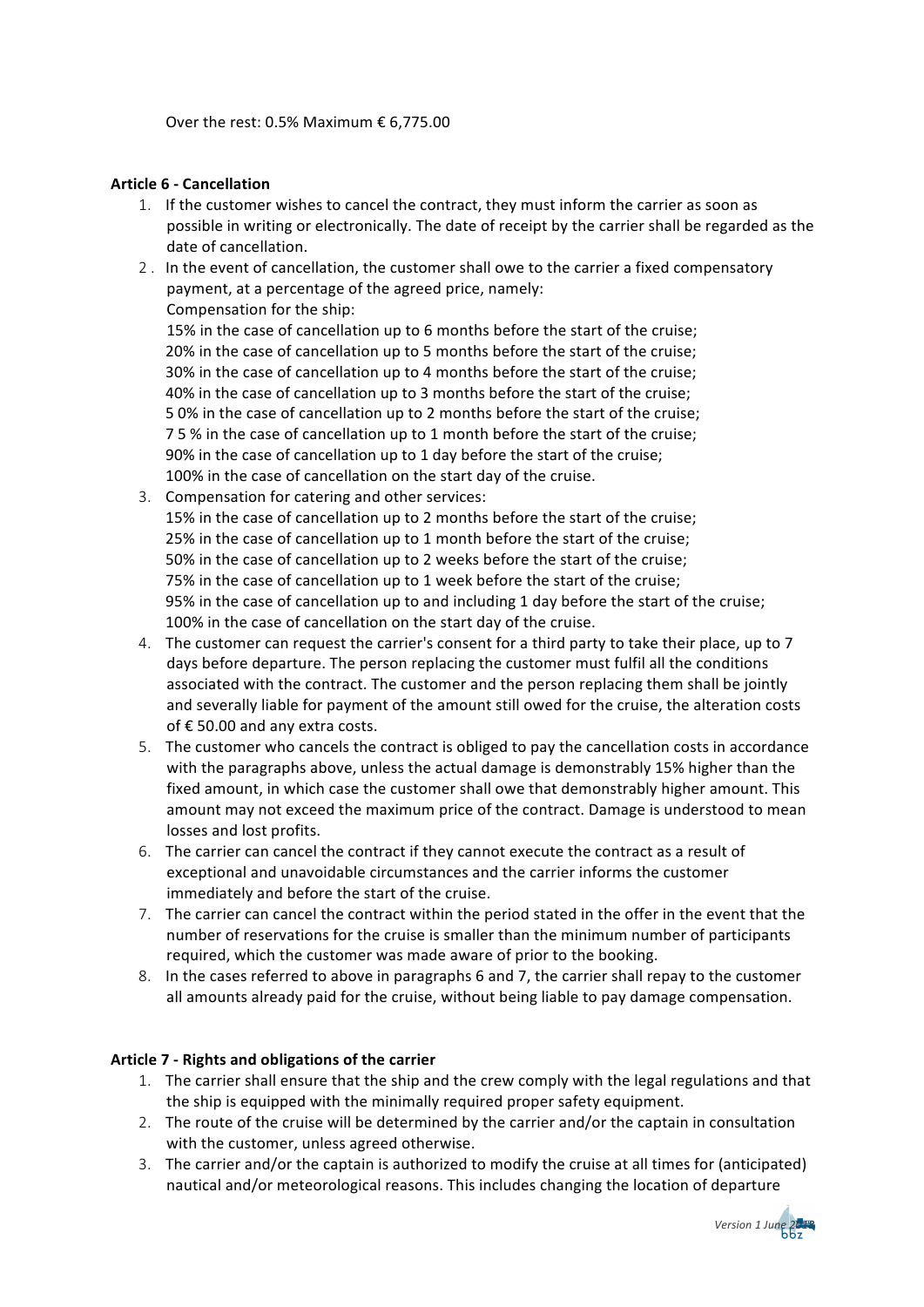and/or arrival and temporarily suspending departure. Nautical and/or meteorological reasons are understood to mean, among others, weather conditions, the tide, obstruction of waterways/shipping lanes, and the condition of the ship.

- 4. In the cases referred to in the previous paragraph, the carrier and/or the captain shall endeavour to find an alternative solution, in consultation with the customer. Any extra costs, as far as is reasonable, shall be charged to the customer. The carrier and/or the captain shall decide whether the chosen solution can reasonably be implemented.
- 5. If the agreed ship and/or captain is/are unexpectedly unavailable, the carrier shall be entitled to deploy an equivalent ship and/or another captain. If this is not possible and the unavailability is the result of a cause that a conscientious carrier could not have prevented, the carrier shall be entitled to terminate the contract.
- 6. The carrier can increase the price in connection with changes to the transport costs (including fuel costs), or the taxes and other charges payable, up to 20 days before commencement of the cruise. If this provision is applied, the carrier shall indicate how the price increase has been calculated. In the case of an increase of more than 8%, the customer shall be entitled to terminate the contract without charge, within 10 days of receiving written notification of the price increase.
- 7. The carrier can cancel the contract within the period stated in the offer in the event that the number of reservations for the cruise is smaller than the minimum number of participants required, which the customer was made aware of prior to the booking.
- 8. The carrier draws the customer's attention to the obligation under article 8, paragraph 9.
- 9. The carrier shall make mutual agreements with the customer regarding the payment of port, bridge, lock and pilot costs, local taxes and other types of charge such as tourist tax and fuel costs.

#### **Article 8 - Rights and obligations of the customer**

- 1. The customer must provide the carrier or their representative with a list of names of the guests, including telephone numbers of contact persons, at the start of the cruise at the latest.
- 2. At the end of the agreed cruise period, the customer must ensure that the ship is left in the same condition as it was at the start of the agreed cruise period, as far as this is within the customer's sphere of influence.
- 3. If the customer has not acted in accordance with the provisions of the previous paragraph, the carrier shall be entitled to return the ship, at the expense of the customer, to the condition that it was in at the start of the agreed cruise period. This latter provision does notapply when the costs referred to are covered by insurance.
- 4. The customer and their guests must follow the instructions of the carrier and/or the captain and/or other crew members at all times. This especially applies to the regulations and instructions that are important for order and safety.
- 5. If meals are not eaten on board, an amount for catering for the captain and crew shall be included in the rental price.
- 6. The baggage of the customer and their guests must be of such dimensions and stowed in such a way that it does not cause an obstruction. This shall be judged by the captain. Permitted baggage consists of the usual necessary portable items for the personal use of the customer and/or guest, not including food and/or drink, that a customer and/or guest can easily carry with them at any one time; packed in suitcases, bags, duffle bags and/or backpacks.
- 7. The customer and guests are prohibited from bringing on board hazardous materials, weapons, drugs or contraband.
- 8. Without express prior permission, the customer and guests are prohibited from bringing pets on board the ship.

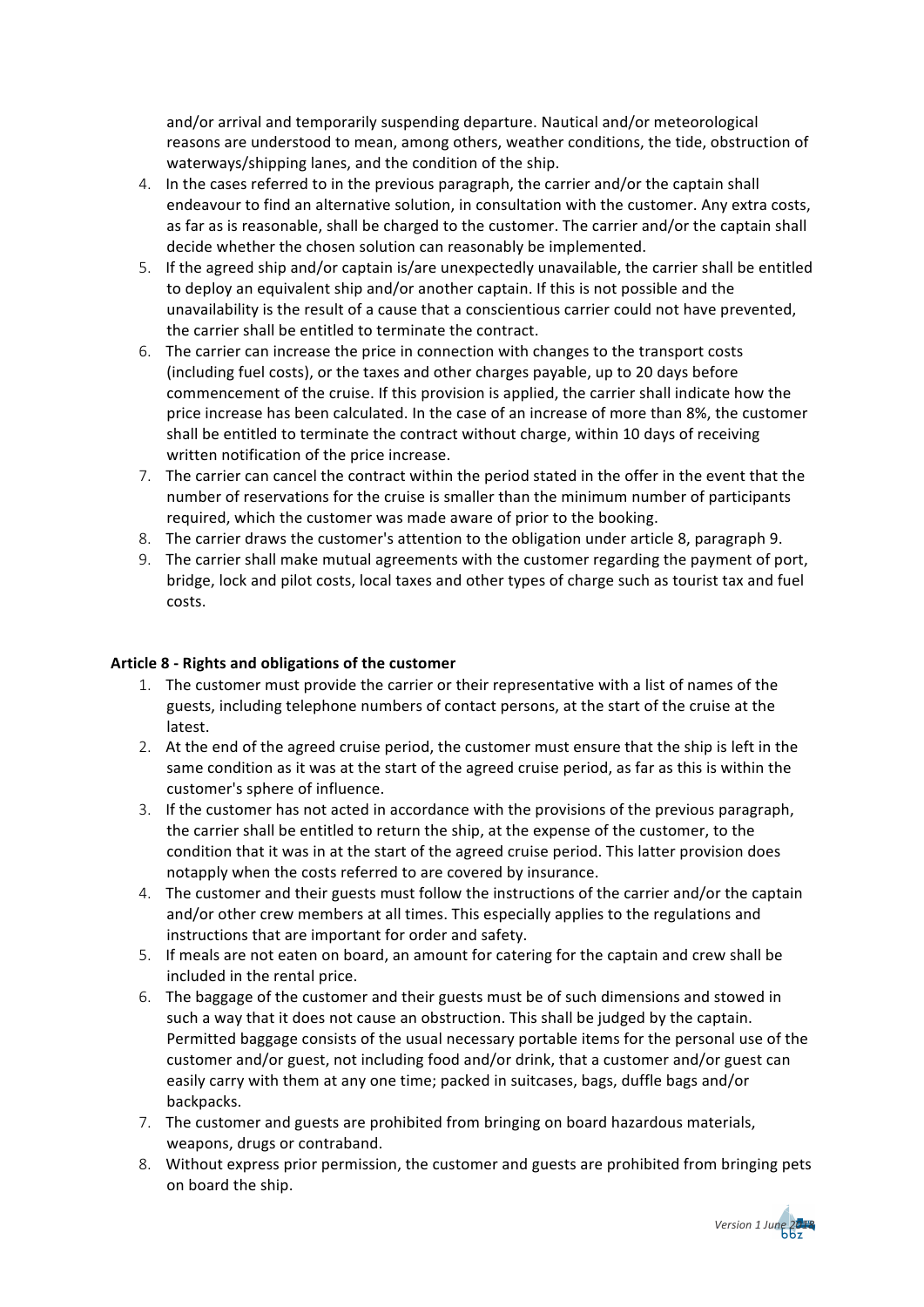9. The customer shall draw the guests' attention to the provisions of these terms and conditions that are applicable to them.

## **Article 9 - Dissolution and suspension**

- 1. Should one of the parties fail to fulfil their obligations under the contract, the other party shall be entitled to suspend their corresponding obligation or to dissolve the contract, unless the failure does not justify the suspension or dissolution, considering its special nature or limited significance.
- 2. Dissolution of the contract is in any case possible:
	- if the other party is declared bankrupt, is granted suspension of payments, is subject to debt restructuring, or enters into receivership;
	- if the other party fails to fulfil their obligations under the contract within 14 days of notification of this failure;
	- by the carrier if a situation arises as referred to in article 8, paragraphs 4, 6, 7 or 8;
	- if the ship in question, due to unforeseen circumstances, is not available and, despite adequate efforts on the part of the carrier, it is not possible to provide another equivalent ship in time;
	- by the carrier in the event that the number of reservations for the cruise is smaller than the minimum number of participants required, which the customer was made aware of prior to the booking.
- 3. Notification of termination or dissolution of the contract must be issued in writing, stating the grounds on which this is based. The contract shall be deemed to have dissolved extrajudicially after the notice of termination has been received, but in any case 5 days after dispatch of the notice of termination.
- 4. If the cause of the termination or dissolution can be attributed to the customer and/or guests, the resulting damage shall be charged to the customer.
- 5. In the event of termination by the carrier, the customer can claim compensation for any damage suffered, unless the failure cannot be attributed to the carrier. This damage compensation shall be limited to the agreed price of the cruise.

# **Article 10 - Liability**

- 1. The liability of the carrier for damage is limited to three times the price of the cruise, unless there is personal injury or the damage is caused by deliberate or negligent act(s) on the part of the carrier.
- 2. If an EU treaty or regulation is applicable to a service being provided, the carrier shall be entitled to invoke the exclusion or limitation of liability included in that treaty or regulation.
- 3. The limitation period for submitting a claim for damage compensation is one year.
- 4. The carrier is not liable if the customer/guest was able to claim the damage under an insurance policy of that customer/guest.
- 5. If the carrier proves that the fault or neglect of the customer and/or guest gave rise to the damage or contributed towards it, the carrier shall be exempted from their liability, in whole or in part.
- 6. The carrier is not liable for loss of or damage to baggage or property (including cash, jewellery, electronic devices or other valuable items), if this is the result of inadequate care on the part of the customer, including the leaving of valuable property on the ship unattended.
- 7. The customer is liable for damage, caused by them and/or guests/visitors who stay on board the ship at the invitation of the customer, unless the damage is attributable to the acts or omissions of the carrier and/or the captain.